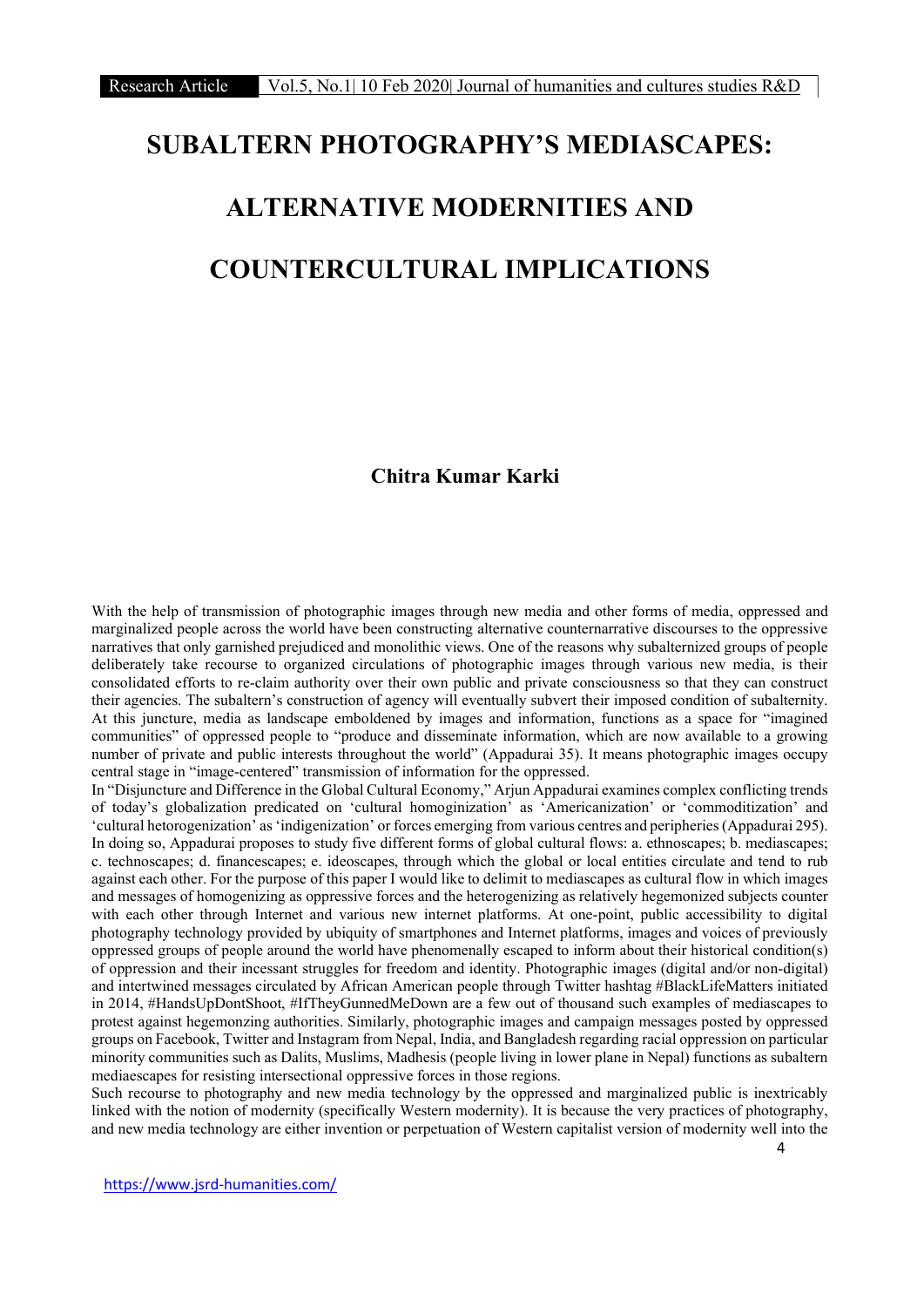present. By contrast, the use of this mechanism for/by oppressed classes of people suggests either inflecting or indigenizing Western version of modernity (photography being one upshot) for forming agencies and resisting master discourses. Moreover, this tendency instantiates post-structural condition, where alternative modernities as establishment of their own vernacular cultural practices emerge as opposed to singular modernity (unifying hegeonizing culture) with the help of photographic practices and their circulations. These alternative modernities are consciouslybuilt-multiple-cultural-narrative spaces where the oppressed and the marginal voices assume their ownership and authorities. In an important context like this, the idea of plural modernities (therefore photography as poststructuralist) initiated by the subalternized people resonates with Dilip Gaonkar's notion of alternative modernities, which "has its origin in the persistent and sometimes violent questioning of the present . . ." (14). In this sense, photography (mostly digital photography today) and new media have the ability to refashion themselves for questioning any hegemonic authority at present.

### My Personal Conceptuality on Internet Accessibility

I feel a necessity of narrating my own childhood experience that might lay out background for discussing about today's burgeoning Internet uses and progressive utilization of new media platforms in remote rural Nepal, where I spent my good eighteen years. Traveling into retrospect vis-à-vis present context there, delves me into dreamlike coincidences when it comes to witnessing rural accessibility to information technology and explosion of internet and new media platforms' utilization for social, cultural, political, economic causes and so forth. It is more than obvious to see today how Internet and social media platforms are defining spaces for emboldening individual independent expression(s) (therefore realization of self-existence) and expanding their meaningful horizons towards multiple centres within the national boundary and beyond. In the year 1993, as a fifteen year old boy, I travelled barefoot, three hours up and down rugged and forested trails with sparsely present mud and stone built thatched roof houses on sides to the district headquarter to learn my School Leaving Certificate result via one only government operated telephone booth, which would provide pass or fail result by telephoning their central office located in capital city Kathmandu upon payment of couple of cents. I still vividly remember that I remained four hours in line-up waiting to hear my result. However, in a short span of two decades or so, one can see how every young and adult in each house possesses smart mobile phone and has Internet accessibility, with which to actively debate and assert independent expressions on politics and identity related issues, which once were completely unheard of. Let alone private communications. That being said, swift progress in digital literacy, digital democracy and digital photography made possible by cheap digital cameras and smartphones in rural and outlying spaces, seems to have been continuously breaking long held conservative traditions such as inhuman social and cultural taboos, caste-based and gender based discriminations, state political reluctance to social, cultural reforms and consolidations. By breaking those boundaries with the help of Internet and social sites platforms, the oppressed groups (still oppressed though) have been raising consciousness and solidarity and have been fighting against social ills and state apparatuses smeared with discriminatory practices.

At the outset, it is no denying of the fact that digital democracy is an instantiation and propagation of western capitalist ideology in the form of globalization to hegemonize non-western world buttressed by western digital technological advancement. However, in South Asian countries like Nepal and India, digital democratization, on the one hand, has to do with obligatory indigenization of the Western ideology through which localized authorities in these specific geographies control and circulate their own versions of ideological control over their citizens by providing them liberty to use the technology. On the other hand, it has also allowed incredible access to digital technologies to common consumers (especially historically oppressed group of people) outside business world. For example, the personalized use of digital photography, their uses of social networks such as Facebook, Instagram, and Twitter have provided autonomy over their own images, actions and communicative practices, which were realized almost impossible before the explosive availability of digital technology in rural parts of Nepal over the last couple of decades. Cobley and Haeffner's understanding of digital democracy supports this conditionality when they argue that "digital democracy, in which digital technologies, particularly those to do with imaging, grow at a very rapid rate and become available to consumers outside a purely industrial setting to the extent that information imbalance is, in some measure, ameliorated"(124). As discussed by Cobley and Haeffner, 'digital democracy and 'digital literacy' practices are inseparable aspects of digital technological use, 'critical literacy' of digital technology is a most useful strategy for the oppressed to politically engage with the oppressive forces for the assertion of their agency and independent existence within "intersectionality" of discrimination in which the subalternized people are oppressed on multiple points (such as the one Crenshaw compares with an intersection on a road) religiously, politically, economically (qtd. in Safia and Tynes 2).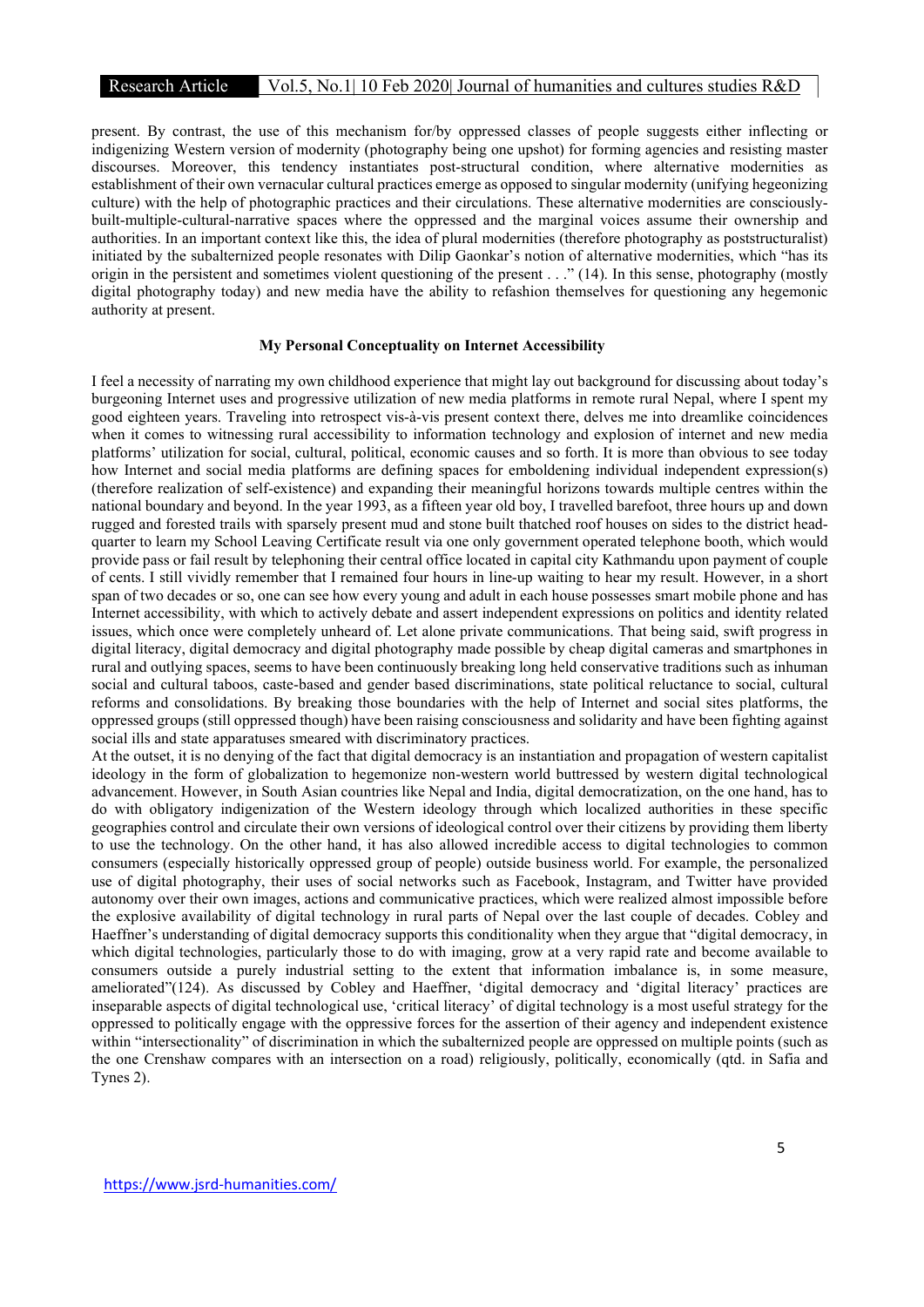## Subalterns Radicalizing New Media

Ubiquity of Internet access and smartphones in Nepal has proven to be instrumental for subalternized people to speak and assert their own identity through various social media such as Facebook, Instagram, and Twitter. Gyanendra Pandey considers 'subaltern' as a political category attached to a particular group of people based on their being deprived of equal access to social, political, religious, educational, and cultural amenities made available by a state to its citizens (Pandey 4735). That means subalterns are outside hegemonizing power structures in social spaces. That said, there exists varieties of subalternity based on the kinds of discrimination, marginalization and geography: Dalits in South Asian context, emigrants, gendered subalterns as women, people neglected because of remoteness of location and so forth in any part(s) of the world.

In this short paper, I limit my focus on Dalits (caste based oppressed people in Nepal and India) as subaltern population based on caste and their active uses and utilization of photography and new media for political purpose of identity and freedom. In "Comparative Contexts of Discrimination: Caste and Untouchability in South Asia," Jodhka and Shah explore about problems of discrimination being faced by Dalits, groups of people being oppressed and segregated based on biased religious convictions held by so called "upper castes" in four South Asian countries, namely India, Nepal, Bangladesh and Pakistan. Quite strikingly, the two writers show that Dalits as subalternized people have still been left unheeded by official state apparatuses in those countries: "Caste and practice of untouchability have for long been known as "peculiar" cultural practices of the people of India, particularly Hindus. Given that Nepal too is a country with a Hindu majority" (99). However, for over a decade now, these subalternized people have started turning to new-media platforms as reliable and effective space for fighting against wretchedness of discrimination.

Internet itself is a paradoxical site of contestation. Indian critic, Shashi Kumar in his essay, "The exercise of hegemony in contemporary culture and media, and the need for a counter-hegemony initiative," initiates discussion on ramifications of late capitalism around Frederic Jameson's cultural logic of capitalism and argues that new media made possible by internet in recent times has become a pervasive site of contestation between two forces: persuasive hegemonic power of digital capitalism and the resisting power of liberation seeking sections of societies. Kumar regards this as a "paradox of internet" (39). On the one hand the oppressive forces use it as a means of maintaining surveillance and control over particular kinds of people due to the fear that former's regime can be subverted. On the other hand, Internet and various social networking sites are very useful means of escaping (mediaescapes, to borrow Appadurai's term) and resisting to such surveillance and control.

No Matter how paradoxical space the Internet is, marginalized and historically oppressed people's recourse to digital photography and new media platforms (no matter whether Western capitalism has invented and propagated them) clearly indicates unique indigenization (localization) for political purpose of their identity. And it is through such indigenization, they have been continuously subverting aspects of theoretical establishments such as the one by Gayatri Chakravorty Spivak. Spivak, in her seminal essay, "Can the Subaltern Speak?" argues, "The subaltern cannot speak" because historically perpetuating "representation has not withered away" (104). In this situation of inability to selfrepresent by the subalterns she states by referring to Marx "they must be represented" (29). However, the oppressed people's purposeful utilization of photography practices and new media platforms directly rehashes Spivak's claim and proves that subaltern can speak and do activism. Therefore, the problem is not on the part of subaltern that they cannot speak, but on the part of the treacherous agencies and state authorities' reluctance to hear their echoic voices.

Unlike Gayatri Chakravorty Spivak, Indian critic Gyanendra Pandey foresees potentiality of subaltern to claim their citizenship status in a community they live. In another important context, Pandey points to a recent shift in subaltern activism from struggle for "recognition as equals" to the struggle for "recognition as difference" (4740). In other words, Pandey envisions that subaltern identity is fundamentally predicated upon cultural and political notion of difference when he asserts that difference and subalternity are indivisible parts of each other: "Subalternity and difference rolled into one. Difference as subalternity. Subalternity as difference" (4740). If we look into various subaltern social networking organizations such as Nepal Dalit United Liberation Front, it becomes obvious that they are shifting their focus from equality toward their identity with difference. But unlike, what Pandey and Spivak have argued, their politics of identity cannot do away with politics of equality primarily because, still, they have been living with wretchedness of multiple discriminations.

It is for this idea of prioritizing equality over difference social network organization, Nepal Dalit United Liberation Front (NDULF) presents advocacy for the liberation of the oppressed in the name of so called *castism*. In addition, NDULF is also found to have been posting achievement photos of the Dalits: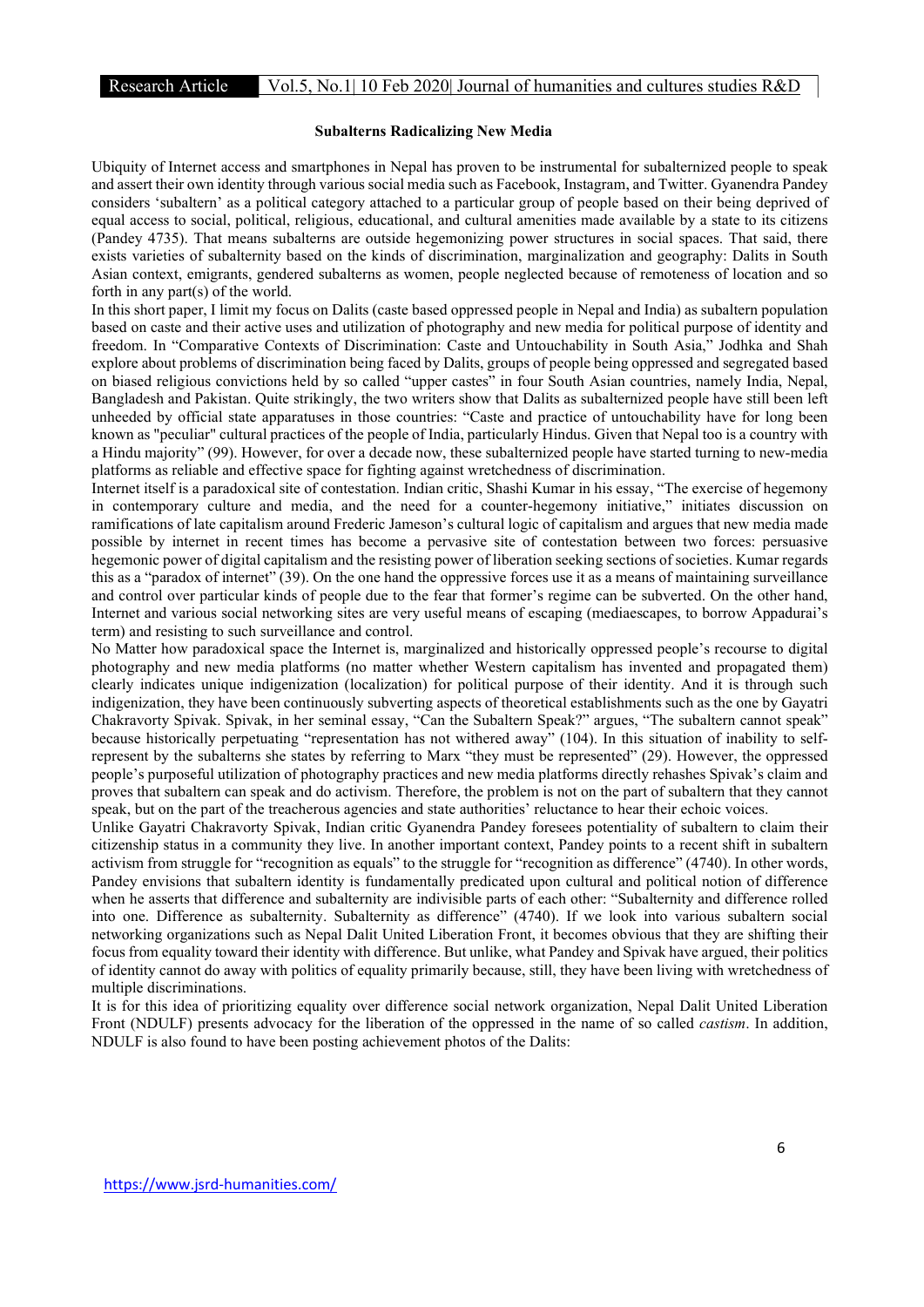

Lokendra Pariyar of Muscle World Gym celebrates after winning the 12th Dharma de Open Bodybuilding Championship in Kath

## **Pariyar claims 12th Dharma Shree crown**

Defending champ Sanu's exit sparks controversy

Rajendra Chapagain Kathmandu, September 19

Kattmanaut, september 19<br>
Lokendra Pariyar of the Muscle<br>
Lokendra Gray Calimer State World Gym claimed the 12th<br>
Dharmas Shree State Baroline<br>
Bodybuilding Championship<br>
Nepal Academy today.<br>
Lokendra was declared a win-<br>

nounced.

**The winners** • Lokendra Pariyar (Overall<br>
and above-75kg)<br>
• Maheshwor Maharjan (75kg)

· Sanieev Kumar Shresth  $(70kq)$ Shyam Shrestha (65kg)

• Sachit Pradhan (60kg)<br>• Naresh Diwakar (55kg)

Six gold medallists of the six Six gold medallists of the six<br>weight categories had made it to the overall championship clash<br>weight respective final winning their respective final<br>tounds. Lokendra received Rs<br>15,0,000, while the runners-up<br>and third pl

respectively.<br>Lokendra had made it to the fi-Lokendra fiad made it to the heliod round defeating the<br>nail round defeating two-time current property of Kantipur Fitness Centre,<br>Bimal Jung Shahi of Royal Gym<br>Ratna Sundar Ngakusi of Desparado Gym, Kamal Gurung<br>Desparado

Sinesina of National Gym.<br>
Ikewise, Shyam, a bronze<br>
medal finisher in the World Men's Bodybuilding Champi<br>
men's Bodybuilding Champi<br>
in the seventh South Asian Body<br>
in the seventh South Asian Body<br>
made it to the overal

For Constant Constant Constant Constant Constant Constant Constant Constant Constant Constant Constant Constant Constant Constant Constant Constant Constant Constant Constant Constant Constant Constant Constant Constant Co

and Ram Harri Khanal. Gyan Harri Khanal Cayan Had claimed a bronze medal in the seventh of a bronze medal in the seventh Saint Saint-Saint Saint-Saint-Saint-Saint-Saint-Saint-Saint-Saint-Saint-Saint-Saint-Saint-Saint-Sain

received Rs 10,000 and Rs 5,000 each. A total of 36 bodybuilders each. A total of 30 bodyounders<br>in six weight categories were se-<br>lected from the prejudging<br>round on Sunday. In all, 95 play-<br>ers from 34 clubs across the<br>country had participated in the<br>pre-judging round.

Nepal) https://www.facebook.com/Nepal-dalit-united-liberation-front-189194207809244/

The linguistic message implied by the picture in figure 1 is to (re)claim their unique cultural identity with difference to challenge statist and hegemonizing historiography and initiate their own cultural history that has been erased by the former. Regular posting of Dalit related photos and associated captions by the group also exhibits Dalit photography practice in Nepal that connotes the notion of "photography of the oppressed" (my phrasing) for the recuperation of the historically oppressed and marginalized voices of Dalits as subalternized communities in Nepal. In this sense, any of the Dalit photography practices online is a synecdoche of larger South Asian Dalit conditions and discourses offline, which get less media and political attentions. However, the easy accessibility of new media and affordance that the digital technology has provided to the marginalized communities, particularly the Dalits in Nepal and elsewhere in South Asia, has proven to be an uplifting means of expression for and about themselves. Not having social media platforms or lack of Internet accessibility would otherwise keep Dalits in the same age-old discrimination and oppression. The artistic photo below posted by NDULF speaks volumes about the subalterns' activism online.



Picture 2: Che Guevara (Photo Courtesy: NDULF posted on April 1, 2014)

https://www.jsrd-humanities.com/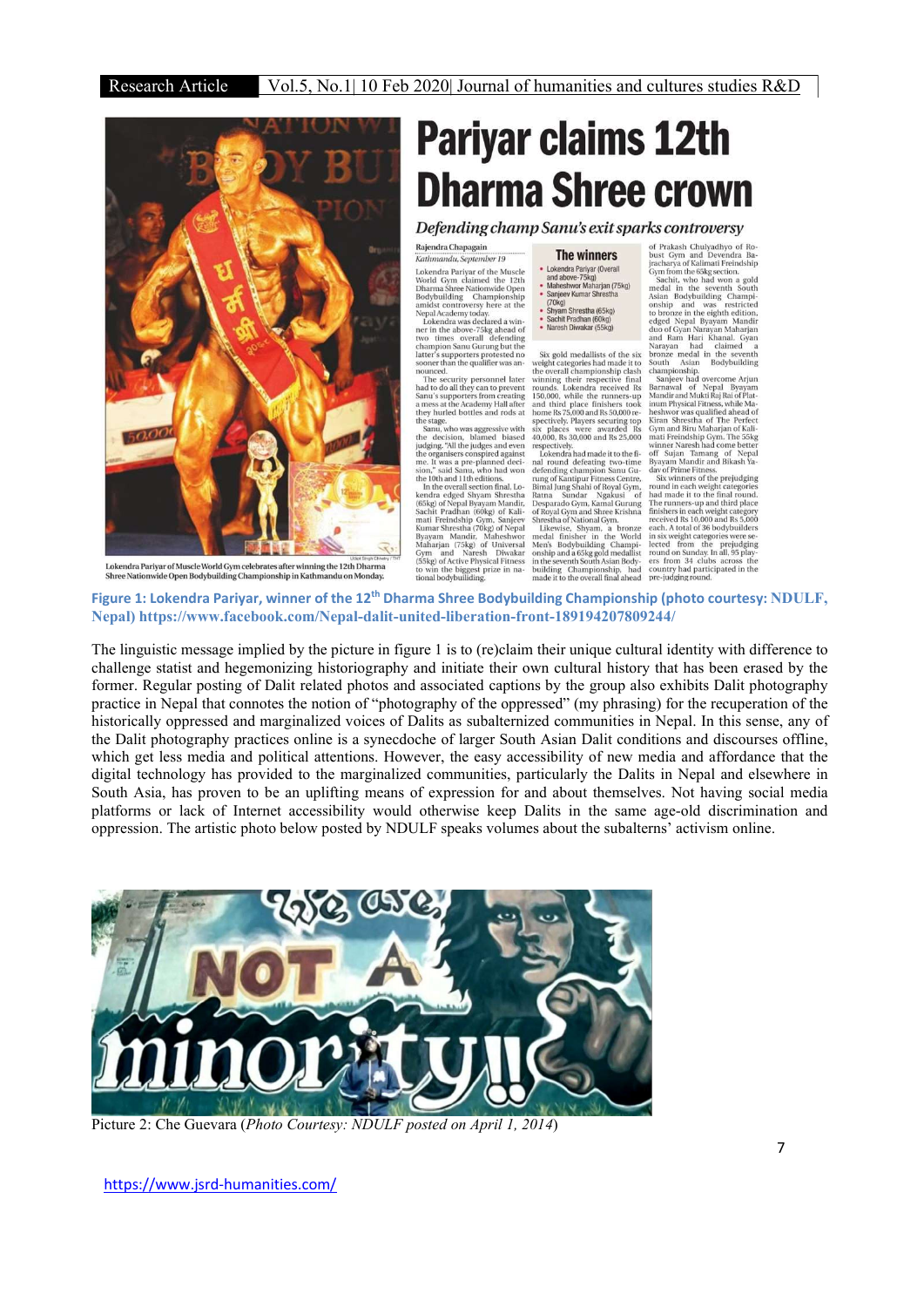## Research Article Vol.5, No.1| 10 Feb 2020| Journal of humanities and cultures studies R&D

The image in picture 2 looks like Argentine revolutionary Marxist Che Guevara. The image's radical visual signifiers that include bold-wide-open eyes, and straight piercing index-finger together with the expression "We are Not A minority" projects toward oppressive authority as its audience. By doing so, the image intends to express the Dalits' explicit politics of resistance to hegemonizing authority in Nepal and beyond.



Picture 2: 14th President of India (Facebook Photo Courtesy: Dalit Youth Alliance)https://www.facebook.com/DalitYouthAlliance/

NDULF and Dalit Youth Alliance Facebook groups have been posting achievement photographs of the Dalits as a rhetorical strategy for moral encouragement as well as the activism for de-mythologizing Dalit discourse as people with cultural, religious and heredity deficit (more lethal: as "untouchable humans" across Nepal, India, and Bangladesh). Picture 2 presents Fourteenth President of India, who represents a Dalit community from Uttarpradesh India. The Third picture represents energy and success potentials of Dalit people.

Most of the photos posted Facebook groups and Twitter posts reflect activism against discrimination and revival of their public awareness. However, the thing that is most surprising about real-life discrimination on Dalits is that the social platform users-- organizations-- have rarely posted photos to depict shamefully inhuman discrimination on Dalit communities themselves. Networks such as Dalit Freedom Network, Nepal Dalit Party, Feminist Dalit Organization-Dang, are other Dalit (religiously oppressed) organized groups online and offline who are actively engaged in recuperating their historically suppressed voices by openly discussing about problems of discriminations, and publicly sharing photographs on new media platforms.

Accessibility to internet made possible by big corporate organizations at cheaper prices allows affordances for common people to get informed and participate digitally as active agents, and as a consequence, enhances communication for social and individual purpose(s). Juxtaposition of picture 2 and picture 3 reveal political leadership ability and mentalphysical potentials inherent within subaltern people when given opportunity to perform.

#### Conclusion

Though photography and new-media technology are Western invention, they have been appropriated and indigenized in non-Western locations like South Asian countries. Interestingly, the uses and utilizations of the photography practices and new media by the historically oppressed groups of people in those locations have functioned as a political and rhetorical strategy of doing activism for the reclamation of their identity as ownership over their self-representation and public spaces. Present explosion of mediascapes of cultural flows of the oppressed, marginalized and ethnic community members through photography and social media has powerfully initiated new discourses on how they have been attempting to create their own modernities based on their unique cultural heritage and practices as opposed to homogenizing statist version of modernity in the non-western social spaces. In this sense, 'digital literacy' and 'digital democracy' are two key factors that have led to breaking and re-drawing the boundaries set by modernity. Similarly, due to the uses of critical digital photographic practices and new media participation, oppressed and marginalized people such as Dalits and other subaltern subjects have proved that they can meaningfully recuperate their ability to selfrepresent. Moreover, from theoretical perspective, these new media based agentive practices of Dalits in South Asia also counter the established view of subaltern critics such as Spivak who maintains that "subaltern cannot speak" (Spivak 28). Though there are area(s) left open for substantiating and critically engaging with the notion of photography and new media for oppressed as rehashing current cultural and political order in South Asia as a location,